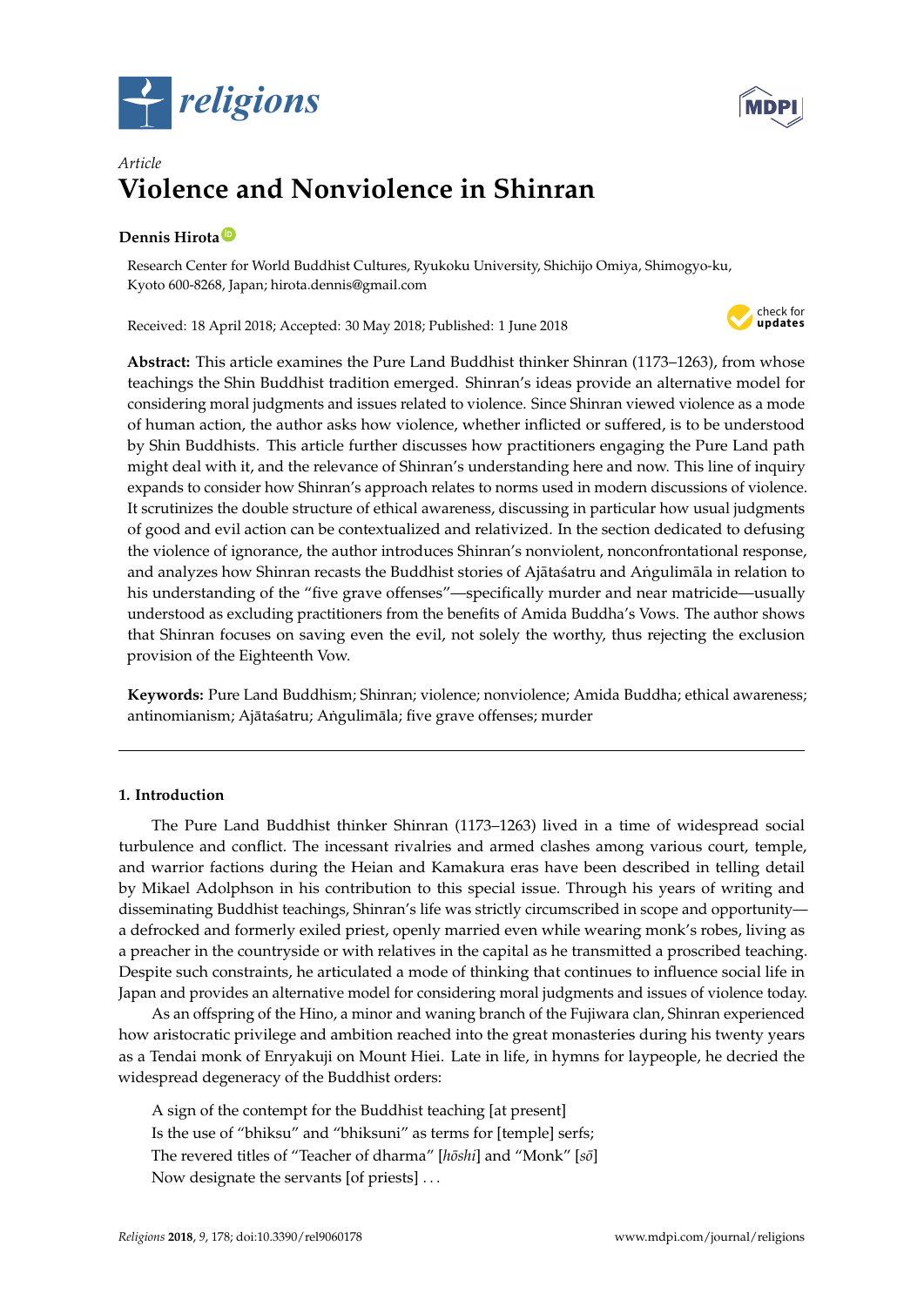[These] hymns are my reflections, expressing my anguish and sorrow. It is distressing to see the conduct of the monks of the major temples and monastic complexes at present, whether high-ranking prelates or "teachers of dharma."<sup>1</sup>

Shinran is among the "wandering monks" (*hijiri*) of the period who discarded their temple affiliations and monastic careers, some after achieving considerable rank, to seek a genuinely liberating path as "neither a monk nor one in worldly life" (*Collected Works of Shinran*, hereafter *CWS*, I: 289). $^2$  At twenty-nine, Shinran descended Mount Hiei to become a follower of Hōnen (1133–1212), who advocated the practice of saying the nembutsu ("Namu-amida-butsu," the "name" of Amida Buddha), entrusting oneself to Amida's Vow to bring all beings to awakening.

After six years with Hōnen, Shinran was banished from the capital together with his master and a number of other followers. Four others were executed. Persecution of the new Pure Land movement that was spreading among the general populace continued periodically throughout Shinran's life, including by manor lords and ruling warriors in the countryside. In the postscript to his major work, *A Collection of Passages on the True and Real Teaching, Practice, and Realization of the Pure Land Way* (hereafter *Teaching, Practice, and Realization*), Shinran denounces the violence instigated by a hostile ecclesiastical establishment and perpetrated by the court to suppress Hōnen's Pure Land teaching:

The emperor and his ministers, acting against the dharma and violating human rectitude, $3$ became enraged and embittered. As a result, Master Genkū [Hōnen]—the eminent founder who had enabled the true essence of the Pure Land way to spread vigorously [in Japan]—and a number of his followers, without receiving any deliberation of their [alleged] crimes, were summarily sentenced to death or stripped of their ordinations . . . and consigned to distant banishment. I was among the latter. (*CWS* I: 289)

This chapter considers Shinran's view of violence as a mode of human action. How is violence, whether inflicted or suffered, to be understood and managed by Shin Buddhists? And what does Shinran's thought offer for our understanding of violence in the world today?

#### **2. Violence and Codes of Conduct**

Modern discussions of violence commonly pursue rules of conduct rooted in universal norms. As the philosopher Charles Taylor points out, "a great deal of effort in modern liberal society is invested in defining and applying codes of conduct." [\(Taylor](#page-12-0) [2011\)](#page-12-0). He further notes the widespread assumption that such codes "can be generated from a single source or principle," such as a "mode of calculation of utility." We seek a unitary standard that will enable a shared determination of appropriate action in specific situations, thus fostering a just society in which individuals enjoy both communal order and freedom, unfettered by either the threat of violence or undue constraint.

Religious traditions are often understood to have served in the past to provide such foundational principles. In most Buddhist traditions, an ethicized notion of karma and the various formulations of virtues and precepts for monastics and lay practitioners may be seen to have offered such support. Recent efforts by Buddhists to reinterpret such guidelines for practice as the six *paramitas* or the five

<sup>1</sup> [\(Hirota](#page-12-1) [1997\)](#page-12-1) [hereafter *CWS*], translation modified. All passages from Shinran's writings are taken from this work; translations modified.

Shinran spoke of following the example of Kyōshin (d. 866), who had trained at a major Nara temple, becoming a respected scholar-monk. Moved by aspiration for the Pure Land, however, he abandoned the temple, traveled through the countryside, and eventually settled near a village named Kako. There he built a thatched hut, took a wife, and eked out a living by working in neighborhood fields and aiding travelers with their loads. A medieval text describes him: "In appearance not a monk nor yet worldly, he faced the west always, saying the nembutsu, and was like one to whom all else was forgotten" [\(Hirota](#page-12-2) [1989\)](#page-12-2).

<sup>3</sup> During World War II, government authorities found Shinran's condemnation of the emperor so provocative as to require censure.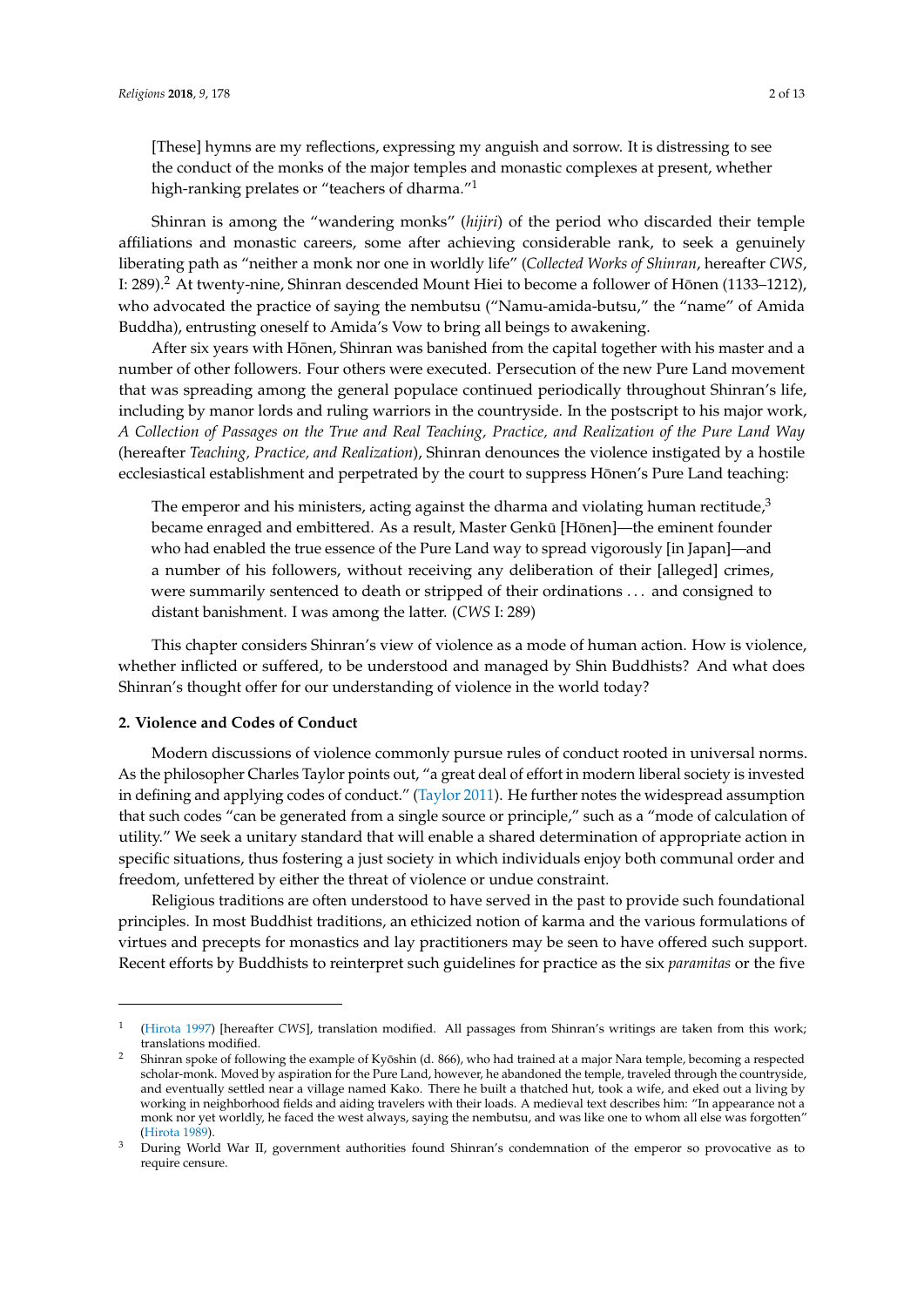precepts in terms of contemporary social life reflect the modern demand for codes of conduct that Taylor identifies.<sup>4</sup>

The Pure Land tradition may also appear to embrace a clear prohibition of violence at its core. The crucial Eighteenth Vow of Amida Buddha, which has been understood in East Asia to provide the means for all to attain liberation through entry into the sphere of Amida's wisdom-compassion, at the same time specifies that grave offenders are omitted from the Vow:

If, when I attain Buddhahood, the sentient beings of the ten quarters, with sincere mind entrusting themselves, aspiring to be born in my land, and saying my Name perhaps even ten times, should not be born there, may I not attain the supreme enlightenment. *Excluded are those who commit the five grave offenses and those who slander the right dharma*. (*Sutra of Immeasurable Life*, quoted in *CWS* I: 80; Shinran's interpretation; emphasis added)

In *Teaching, Practice, and Realization*, Shinran gives several different lists enumerating the "five grave offenses" (*gogyaku*)—acts so heinous they condemn one to the deepest hell—based on various Buddhists texts (*CWS* I: 149–50). He writes that in the *Abhidharma-koša*, they are equivalent to intentional matricide, patricide, murder of an arhat, disruption of the sangha, and injury to a buddha. In the Mahayana tradition, they are broadly expanded to include destruction of stupas, sutras, and temples; slander of the Mahayana teaching and its practitioners; harassment of a monk; the offenses indicated in the earlier tradition; and commission of the ten transgressions (evil acts of speech, mind, and body) while rejecting the law of karmic recompense. In either case, even in Amida's broadly encompassing bodhisattva Vow there is a clear reaffirmation of fundamental Buddhist prohibitions against acts of violence and enmity.

#### **3. Shinran's Interpretation of the Exclusion Clause**

The Eighteenth Vow is the only one among Amida's forty-eight Vows to have an exclusion provision. Honen simply omits it when quoting the Vow, perhaps because it appears to restrict the ¯ efficacy of the vocal nembutsu practice that he expounds.<sup>5</sup> Shinran, however, includes the clause as an integral part of the Vow, even when quoting the *Larger Sutra* passage in which Śākyamuni proclaims its fulfillment (*CWS* I: 80–81). This insistence on incorporating what appears to conflict with the spirit of Hōnen's teaching turns on Shinran's distinctive interpretation of the clause's significance.

In his only commentary in Japanese on the text of the Eighteenth Vow, Shinran states that the Buddha's intent in the exclusion provision is not to reject the gravest offenders and revilers of the dharma from the sphere of wisdom-compassion, but to indicate precisely that all beings are embraced by bringing them to awareness of, and reflection on, the depth of the karmic evil that permeates their existence:

Excluded [in the exclusion clause literally] means that those guilty of the five grave offenses are rejected. [Further,] it enables us to recognize the grave evil of slandering the dharma. By making the gravity of these two kinds of wrongdoing evident, the clause brings us to the realization that all the sentient beings throughout the ten quarters, without any exception, will attain birth [in the Pure Land]. (*CWS* I: 494; translation modified)

For Shinran, the exclusion provision and the phrase, "with sincere mind entrusting themselves," in the Vow express opposite aspects of the same insight: only the enlightened buddha-mind can be called genuinely "sincere"; humans "lack a mind true and real, a heart of purity, for they are possessed

<sup>4</sup> The six paramitas: giving, discipline, forbearance, diligence, meditation, wisdom. The five precepts: to abstain from harming, mendacity, theft, sexual misconduct, intoxication.

See, for example, *Senchakushū*, chapter 3, where the clause is missing from both the Vow and the passage teaching its fulfillment. Pure Land tradition has also pondered the question of the clause's consistency with the *Contemplation Sutra*; see the passage from the Chinese Pure Land master Tanluan (476–542, *CWS* I: 144–46.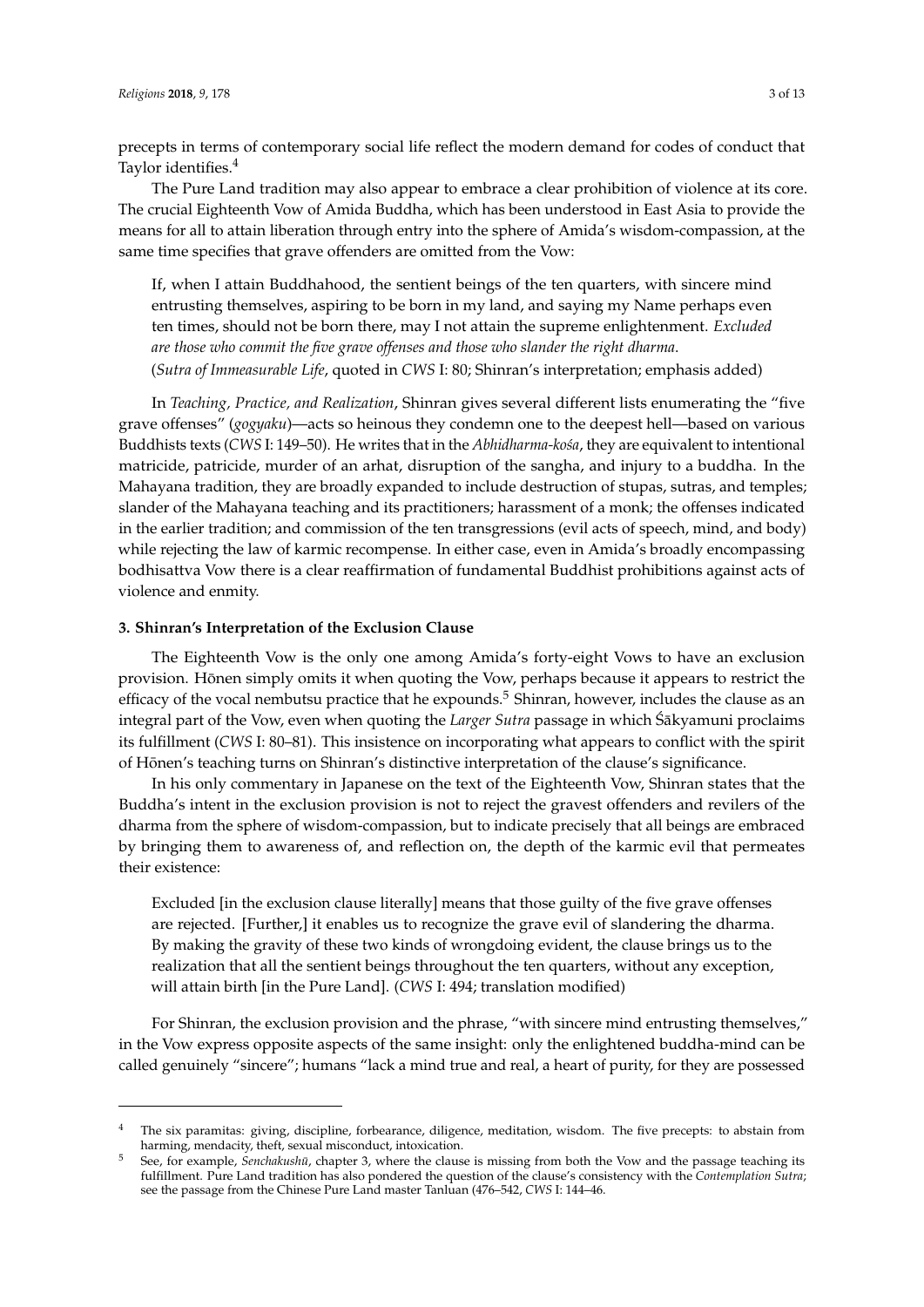of defilements, evil, and wrong views" (*CWS* I: 493). Together, these clauses bespeak a unitary religious awakening in beings, not conditions they must satisfy. Shinran's thinking in inverting the literal sense of the text is concisely expressed in his characterization of the intent of the Vow as "the attainment of buddhahood by the person who is evil" (*akunin jōbutsu*). For Shinran, it is the person who has been brought to apprehension of the pervasive self-attachment that conditions their entire existence who is in accord with Amida's Vow, for it is precisely such awareness that enables the freedom from calculative thinking *(hakarai)* that characterizes a genuine encounter with the teaching. Such insight opens up an ameliorating distance and degree of perspective on the compulsive bonds of ignorance that ordinarily motivate one's thoughts and acts, even in religious life.

Two elements in Shinran's interpretations bear on the topic of violence. First, his concept of evil is not essentially one of violation of sacred dictates. Rather, evil characterizes any act that surfaces from the "afflicting passions" *(bonno)* of ego-attachment and deepens one's entanglement in samsaric existence. Such acts arise from compulsive karmic energies out of one's past and obstruct any advance toward awakening. They are rooted in forms of violence directed toward self-magnification and division from others. By contrast, good in the Buddhist sense refers to acts that hold the power to move oneself and others toward awakening and the dissolution of the false reification of self.

Second, Shinran finds that the Vow itself, as manifested in the exclusion clause, works to awaken beings to the karmic evil that comprises their very existence. To realize oneself identified in the exclusion clause is to find oneself already embraced within the nondiscriminative compass of the Vow. In Shinran's metaphor, the light of Amida's wisdom-compassion illumines and pervades human existence "unhindered" by blind passions. Further, Shinran emphasizes the transformative power in the Thirty-third Vow, which states that beings touched by Amida's light "become supple and gentle in body and mind" *(CWS* I: 117).

#### **4. The Intransience of Violence in Human Existence**

From Shinran's perspective, violence is not a particular category of acts characterized by objective traits like brutality or belligerence. Rather, the quality of violence as the assertion of ego-self in an encounter with the other pervades all action that arises from discriminative thinking and self-attachment. The root cause of violence lies in the false grasp of self as substantial and transcendent. At its core is the effort to erect and enforce barriers between oneself and others in order to enhance and safeguard the self. Shinran perceives aggressive self-assertion as the outcome of this fundamental ignorance rooted in discriminative thinking and perception. Thus, violence is a condition of human existence itself, driven by eons of karmic influence from the past that give rise to the afflicting passions of self-aggrandizement and hostility in the present. As Shinran states in a letter: "Human beings are such that, maddened by the passions of greed, we desire to possess; maddened by the passions of anger, we hate that which should not be hated, seeking to go against the law of cause and effect; led astray by the passions of ignorance, we do what should not even be thought" (*CWS* I: 550). Elsewhere he states: "Our desires are countless, and anger, wrath, jealousy, and envy are overwhelming, arising without pause; to the very last moment of life they do not cease, or disappear, or exhaust themselves" (*CWS* I: 488).

We see that for Shinran, mental acts are the primary form of violence. Objectively observable violence stands at the opposite end of a continuum that reaches from the various emotions of craving and resentment and extends to verbal or physical acts. Thus, "People who look down on teachers and who speak ill of the masters commit slander of the dharma. Those who speak ill of their parents are guilty of the five grave offenses (*CWS* I: 551). Because intention is critical from the Buddhist perspective, anger and hatred are not to be qualitatively distinguished from the most egregious violence of slander of the dharma or patricide.

Consequently, for Shinran, the resolution of issues of violence must lie in the arising of insight into the nature of the ego-self and can never be achieved through assertion and affirmation of self-will. In explaining the covert clinging to self ("self-power") that, even when directed to self-discipline obstructs religious awakening, he notes: "Self-power is the effort to attain birth . . . by endeavoring to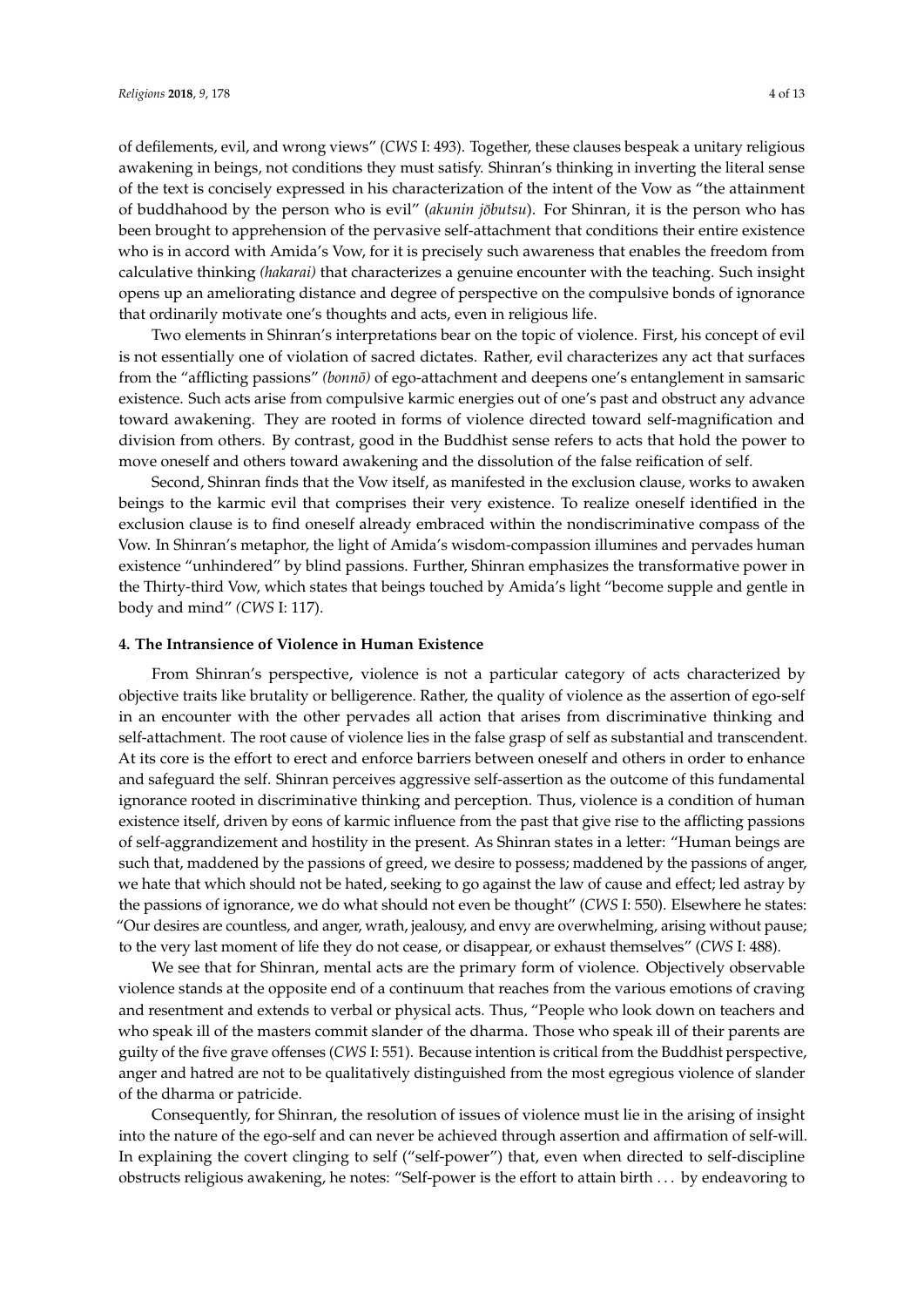The hallmark of Shinran's thought is his insight regarding religious praxis, that any endeavor to rectify one's emotions and behavior can never be effective in eradicating violence in its deepest sense of discriminative thinking and perception. Moreover, the self-conscious performance of virtuous conduct can only serve continuing self-validation.

Even saintly people who observe these various Mahayana and Hinayana precepts can attain birth in the true fulfilled land only after they realize the true and real *shinjin* [entrustment-mindedness] of Other Power. Know that it is impossible to be born in the true, fulfilled Pure Land by simply observing precepts, or by self-willed conviction, or by self-cultivated good. (*CWS* I: 458)

#### **5. The Chimera of Autonomy**

As we have seen, Shinran's vision of religious existence turns on the falling away of what he terms "calculative thinking," by which he means any instrumental intent or latent self-affirmation in one's engagement with the teaching. It is this relinquishment—not creedal assent or prescribed acts of praxis—that is, for him, the core significance of the rejection of "self-power" in the Pure Land path and the central characteristic of what he terms the realization of *shinjin*. Further, it is the Vow itself that works to bring beings to this realization. Thus, he explains the traditional term "Other Power," signifying the activity of Amida's wisdom-compassion: "[The term] *Other Power* means being free of any form of calculative thinking" (*CWS* I: 537). The motive force that Shinran identifies as "calculative thinking" is the emotional and intellectual energy in a person's effort to preserve the ego-self by either dominating or marginalizing others. In relation to moral judgments, this impulse easily evolves into the psychological seed of righteous violence.

Shinran expresses his stance as a Pure Land practitioner: "How joyous I am, my heart and mind being rooted in the Buddha-ground of the universal Vow, and my thoughts and feelings flowing within the dharma-ocean, which is beyond comprehension!" (*CWS* I: 291, 303). He frequently uses the metaphor of the ocean to express the action of enlightened wisdom-compassion in a person's life. He explains, for example, the meaning of his metaphor, the "great treasure ocean" of the Vow: "the Buddha's nondiscriminating, unobstructed, and nonexclusive guidance of all sentient beings is likened to the all-embracing waters of the great ocean" (*CWS* I: 486). The neutralization of the practitioner's calculative thinking depends not on personal attainment—for example, by stilling the mind through contemplative praxis—but rather the permeation of ordinary consciousness by self-awareness of fundamental ignorance through the functioning of reality or wisdom. Even while persons continue their existence as beings of conditioned, egocentric consciousness, they become aware of their "thoughts and feeling flowing within the dharma-ocean" of nondiscriminative wisdom.

From this perspective, Shinran views his life in the historical context of Amida's Vow working its salvific action in the world, his existence harbored in a process that is "continuous, without end and without interruption, by which those who have been born [in the Pure Land] first guide those who come later, and those who are born later join those who were born before . . . so that the boundless ocean of birth-and-death be exhausted" (Daochuo, 562–645, quoted in *CWS* I: 291). This awareness enables him, for example, to speak of his banishment from the capital as an opportunity to bring the dharma to people of outlying regions.

Shinran's treatment of violence may be construed as running precisely counter to the presuppositions of the modern liberal discourse of moral principles and imperatives. It is an effort to deconstruct intuitive notions of the ego-self as the center of agency and judgments of good and evil. It thus seeks to nullify key assumptions that configure universally prescriptive codes of action. Most significantly, Shinran's views are at odds with modern humanistic confidence in the autonomy of individuals and their powers of disinterested moral discernment and action. The presupposition of the self as the center of a transcendent consciousness is, for Shinran, the fundamental ignorance and,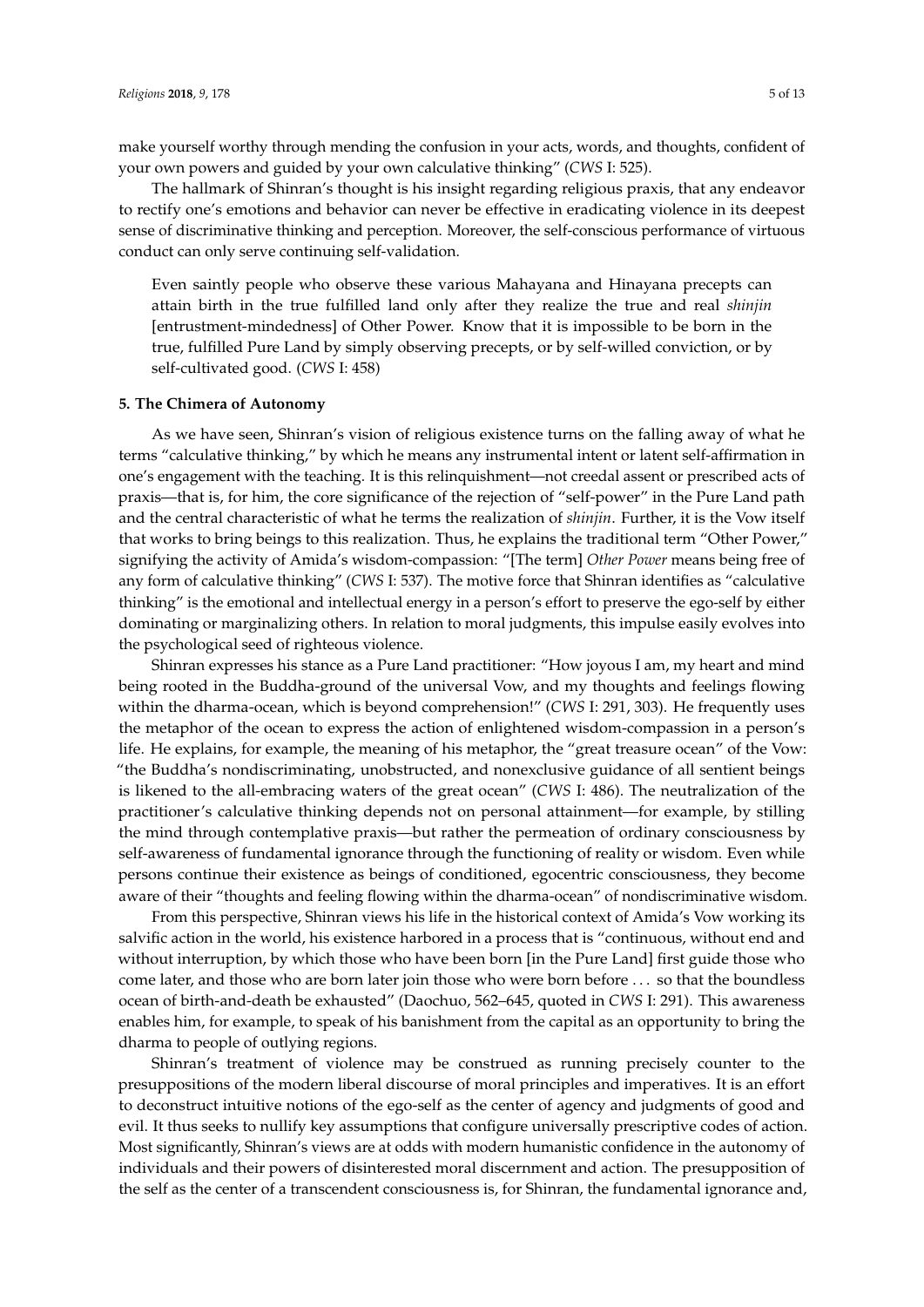being grounded in the implacable breach of self and other, the seed of violent acts of self-will. Thus, based on the awareness attained in the Pure Land path, Shinran states:

I know nothing of what is good or evil. For if I could know thoroughly, as is known in the mind of Amida, that an act was good, then I would know the meaning of "good." If I could know thoroughly, as Amida knows, that an act was evil, then I would know "evil." But for a foolish being full of blind passions, in this fleeting world—this burning house—all matters without exception are lies and gibberish, totally without truth and sincerity. The nembutsu alone is true and real. $6$ 

Despite his utter disavowal of genuine knowledge of good and evil, Shinran is not resigned to a despondent rejection of the possibility of benign action in the world. Rather, he offers an alternative paradigm for perceiving ethical life based on his religious realization.

#### **6. The Double Structure of Ethical Awareness**

In his teaching, Shinran seeks to effect a transformation in the awareness of his followers by drawing them to the apprehension of the Vow as beyond our calculus of good and evil. His underlying concern is to pierce the consciousness of ego-self in its absolutization of moral judgments. At bottom, the problem turns on a person's presupposition of autonomous agency and its primacy in determining good and evil in relation to religious attainment.

Charles Taylor, in analyzing ethical thinking in Western liberal society, states: "Christian faith . . . always places our actions in two dimensions, one of right action, and also an eschatological dimension."<sup>7</sup> This paradigm of two dimensions highlights the distinctiveness of Shinran's thought. Taylor sees the tension between a "horizontal" dimension of social life and a "vertical" eschatology as having undergone historical changes in the West that have resulted in "a kind of [moral] code fetishism" in modern times. He traces this back to "a turn in Latin Christendom": "The attempt was always to make people over as more perfect practicing Christians, through articulating codes and inculcating disciplines. Until the Christian life became more and more identified with these codes and disciplines."<sup>8</sup> Concomitantly, "Christianity was shorn of much of its 'transcendent' content" as the vertical dimension gradually collapsed into the horizontal. Finally, Taylor notes that modern "disbelief in God arises in close symbiosis with . . . belief in a moral order of rights-bearing individuals, who are destined (by God or Nature) to act for mutual benefit."<sup>9</sup>

Whether or not the transition Taylor outlines is historically accurate, it provides a stark contrast against which Shinran's thinking may be grasped, for the latter is a move in precisely the opposite direction. Shinran begins at Taylor's endpoint, where the two vectors are interfused, but rather than a collapse into the horizontal, Shinran starts with the traditional Buddhist perspective, where the observance of precepts and performance of praxis lifts one toward the eschatological goal. He moves from this attitude, still present among some of Hōnen's followers, toward the total disengagement of the horizontal vector from the eschatological.

Shinran denies to virtuous conduct, adherence to precepts, or religious discipline any significance for advancement along the eschatological axis. Practice, however, is not eliminated in favor of faith, but remains essential to the path. It ceases to be the deliberate undertaking of practitioners, and becomes rather the manifestation of the dynamism of the Buddha's compassion.

Instead of defining a particular code of virtuous conduct by which to shape and assess one's life in society, Shinran seeks to open up another, encompassing and pervasive dimension for gaining perspective on moral issues, one in which our usual judgments of good and evil action emerge radically

<sup>6</sup> [\(Hirota](#page-12-3) [1982\)](#page-12-3). Also *CWS* I: 679. All quotations from *Tannisho¯* are taken from this version; translations modified.

<sup>7</sup> Taylor, "Perils of Moralism," p. 350.

<sup>8</sup> Ibid., p. 351.

<sup>9</sup> Ibid., p. 352.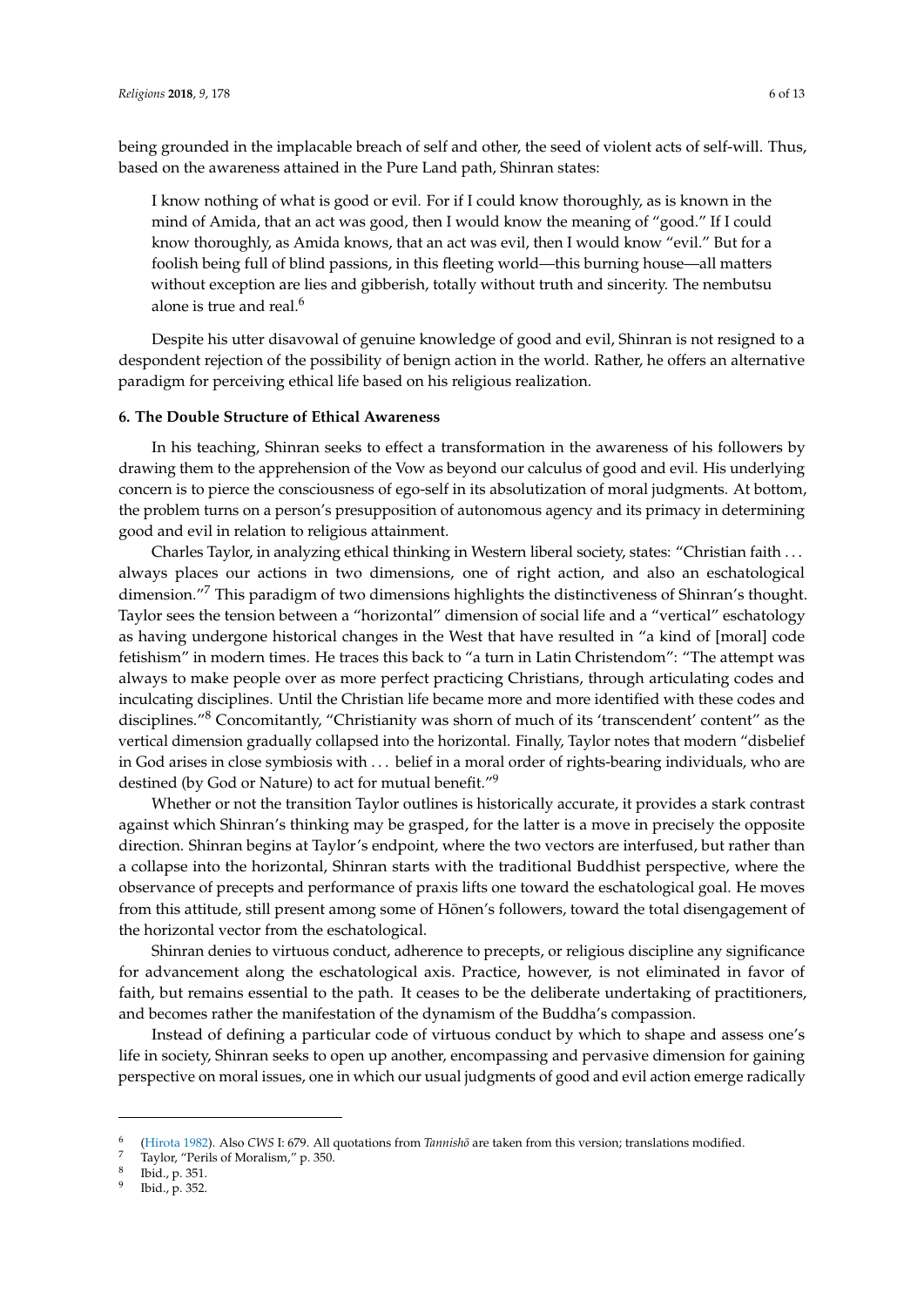contextualized and relativized. He speaks of self-power in terms of acting "in accordance with your own particular circumstances and opportunities" (*CWS* I: 525). Effort to abide by moral norms is inevitably dependent on one's already inhabiting a particular social and historical world that has fostered and reinforces one's notion of self. It is for this reason that Shinran rejects the efficacy of codes and personal discipline to bring about genuine attainment.

In this way, the vertical dimension emerges as utterly distinct from the coordinates of ethical conduct in ordinary life, which comprise the horizontal. The vertical eschatology in Shinran has two characteristics that mark it as a model with implications for our contemporary world. First, the goal transcends discriminative thinking. Thus, Shinran considered the traditional heavenly imagery of the Pure Land "provisional," and finally to be abandoned. Further, ascent along the vertical vector itself, which occurs "spontaneously" or "of itself" (*jinen*), without the practitioner's calculation—eludes even the horizons of directionality and termination: beings are "drawn" by the Pure Land or "given" its attainment, and "ascending to and attaining the supreme great nirvana is without limit" (*CWS* I: 497).

Second, the hallmark of the vertical is movement beyond the horizons of the present toward ever broader and more open apprehension. Shinran quotes Tanluan: "Concerning compassion, there are three kinds of objects. First, sentient beings as object; this is small compassion. Second, things as object; this is medium compassion. Third, nothing as object; this is great compassion . . . The Pure Land of happiness arises from this great compassion" (*CWS* I: 192).

Thus we see articulated in Shinran's works a double structure of awareness, in which both his ordinary, self-centered mode of thought and perception "flows within" the "nondiscriminating, unobstructed, and nonexclusive" functioning of enlightened wisdom-compassion are constantly operating. Hence his expression: "My thoughts and feelings flow within the dharma-ocean." Such thinking emerges together with the falling away of the need to affirm and magnify the ego-self. This disarming of the domination of self-attachment and the simultaneity of the two dimensions of awareness account for the depth of self-reflection in his writings.

On the one hand, in both his ongoing life and his writings, Shinran consistently expresses an awareness that he is already standing within the working of Amida's Vow. As he states in a letter: "The heart and mind of the person of *shinjin* already and always resides in the Pure Land" (*CWS* I: 528). For Shinran, birth in the Pure Land at death means "return to the ocean of birth-and-death to save all sentient beings" (CWS I: 454). All of his most vital concerns—whether looking to the past, present, or future—lie interfused with compassionate action in this world of the samsaric existence of living beings, not in an impending afterlife.

On the other hand, although his "heart and mind are rooted in the Buddha-ground" (*CWS* I: 303), this attainment illumines the incessant clinging, moving him to shame and self-abhorrence. At the close of a compendium of the Pure Land tradition in hymn form, he appends verses contrasting himself with his illiterate followers:

While persons ignorant of even the characters for "good" and "evil" All possess a sincere mind, I make a display of knowing the words "good" and "evil";

This is an expression of complete falsity.

I am such that I do not know right and wrong And cannot distinguish false and true; I lack even small love and small compassion,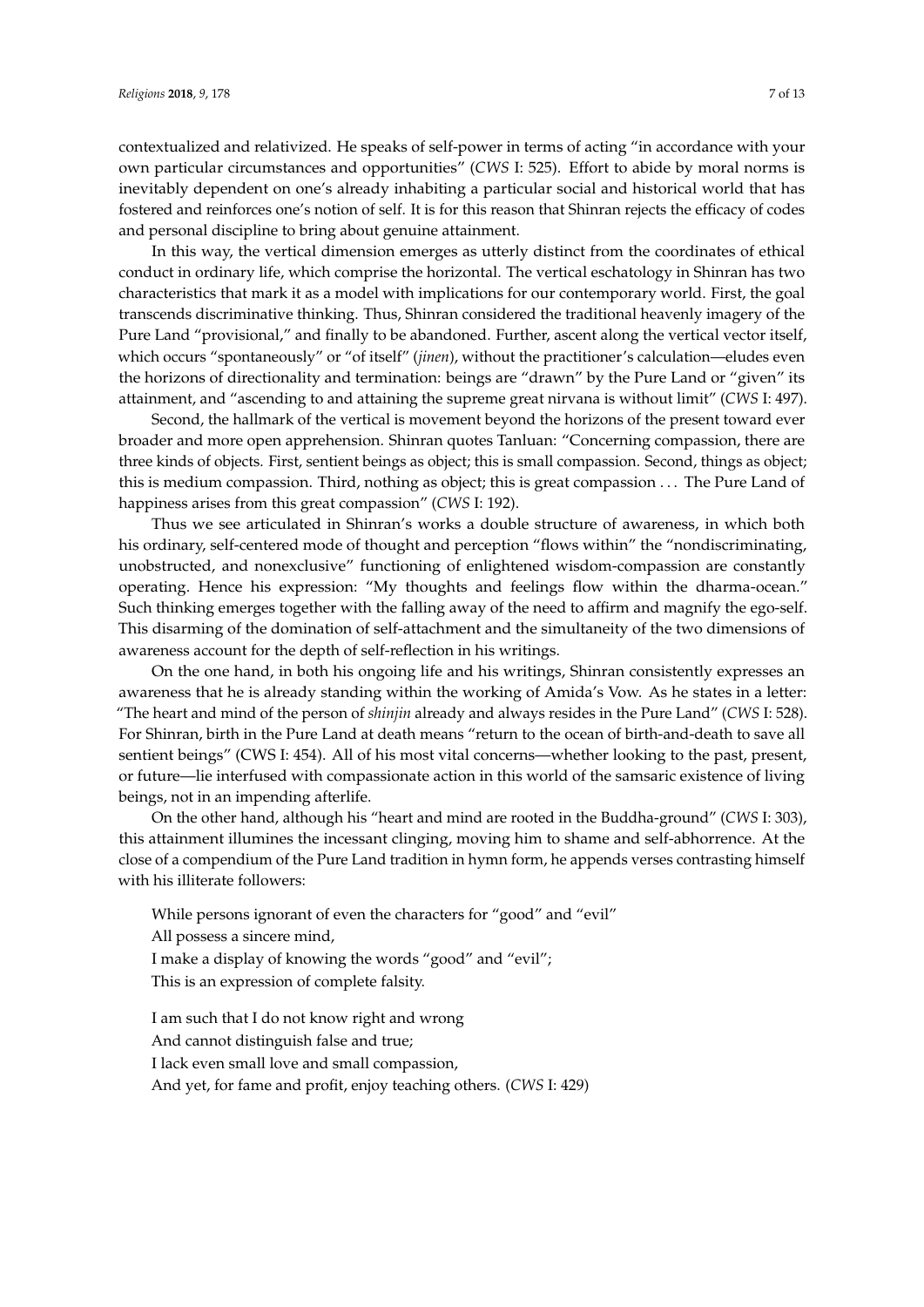Again, Shinran's uncompromising self-reflection penetrates any self-interested judgments of "good and evil" or "right and wrong." $10$  Further, the awareness that enables his insight into self manifests itself also as the "sincere mind" of people of the countryside, who conduct their lives free of "calculative thinking" and any pretense to wisdom.

The emergence of "sincere mind" in a person's existence results in the double structure of awareness discussed earlier. While not affected by a person's will, it results from a process of engagement with the Pure Land path. Thus, Shinran states: "Signs of long years of saying the nembutsu and aspiring for birth into the Pure Land can be seen in the change in the heart that had been bad and in the deep warmth for friends and fellow-practitioners; this is the sign of rejecting the world" (*CWS* I: 551). Although the common Buddhist expression "rejecting the world" (*yo o itou*) may suggest world-denial and severe austerity, Shinran clarifies his usage in another letter: "That people seek to stop doing wrong as the heart moves them . . . is surely a sign of having rejected this world" (*CWS* I: 553–54). Realization of *shinjin* alters not only personal understanding but also interactions in society, though to degrees and in ways that cannot be codified. Yuien (1222?–1289?), a disciple of Shinran, states of this conversion (literally, "turning of the mind" *eshin*): "Even when our thoughts and deeds are evil, if we thereby turn all the more deeply to the power of the Vow, gentle-heartedness and forbearance will surely arise in us through its spontaneous working" (*Tannishō*, p. 40; *CWS* I: 676). How, then, does such awareness manifest itself in Shinran, given his historical situation?

#### **7. Defusing the Violence of Ignorance**

We have seen that while Shinran understands his life as manifesting the Buddha's wisdomcompassion—"already and always dwelling in the Pure Land"—he is aware of himself as "difficult to save," "lacking even small love and small compassion." These interfused but opposing dimensions emerge together in his thinking regarding practical questions of the conduct of Pure Land Buddhists. We see this in his response to antinomian distortions of Hōnen's nembutsu teaching. Understandings of the Vow as licensing pernicious behavior troubled Hōnen himself as his teaching spread among the populace and also emerged as an issue among Shinran's following. Some practitioners reasoned that, because their attainment of the Pure Land was already assured by Amida Buddha, acting in accord with any impulses they might have, whether greed or anger, would not obstruct their birth. Rather, effort to suppress their passions and amend their actions might in fact be regarded as a sign of weakness of faith in the power of Amida's Vow and reliance on their own goodness. Such self-indulgent rationalization threatened the nembutsu movement by raising concerns over social order among the regional authorities (See [Dobbins](#page-12-4) [2002\)](#page-12-4).

When in his seventies, after having already entrusted his following to disciples and returned to Kyoto, Shinran discovered that antinomian ideas were being spread in the Kanto region where he had taught. He wrote a series of letters in which he seeks to rectify the misunderstandings with his perception of the impact of the self-awareness that arises through engagement with Amida's Vow. He writes:

If a person, justifying himself by saying he is a foolish being, can do anything he wants, then is he also to steal or to murder? Even that person who has been inclined to steal will *naturally undergo a change of heart* if he comes to say the nembutsu aspiring for the land of bliss. Yet people who show no such sign are being told that it is permissible to do wrong; this should never occur under any circumstances . . . If a person is deceitful in his relations with others, doing what he should not and saying what he should not because he thinks it will not hinder his birth, then it is not an instance of being maddened by passion. Since he

<sup>10</sup> Note also Shinran's confession: "I, Gutoku Shinran, am sinking in an immense ocean of desires and attachments and am lost in vast mountains of fame and advantage, so that I ... feel no happiness at coming nearer the realization of true enlightenment. How ugly it is! How wretched!" (*CWS* I: 125).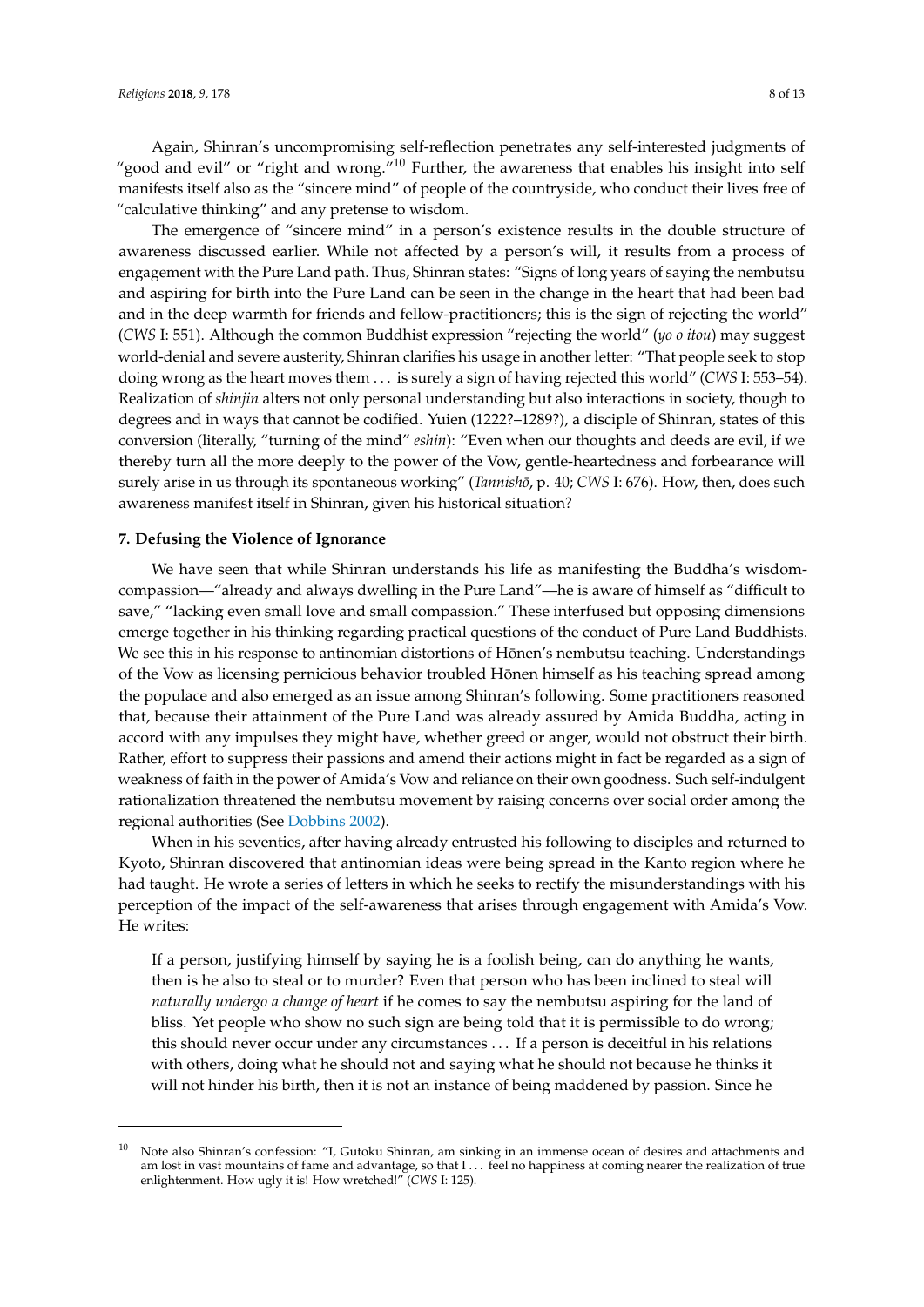purposely does these things, they are simply misdeeds that should never have been done. (*CWS* I: 547, emphasis added)

Elsewhere, Shinran rejects a complacent understanding of the Pure Land path and emphasizes the difficulty of realizing entrustment-mindedness and its concomitant self-reflection: "Realization of *shinjin* ... is among all difficulties even more difficult" (*CWS* I: 410).<sup>11</sup>

In relation to both active propagation and the proper response to sectarian attack and persecution, Shinran states, from within his own historical context, that the teaching itself counteracts any impulse toward a righteous triumphalism or an aggressive proselytization among other religious practitioners. Speaking of the objects of worship of the other traditions, he states: "It should never happen under any circumstances that the Buddhas and bodhisattvas be thought of lightly or that the gods and deities be despised and neglected" (*CWS* I: 563). He is seeking here to prevent actions by followers in the Kanto region that might incur the suspicion or wrath of the religious or civil authorities and result in renewed efforts to suppress the Pure Land teaching among the populace, but his acknowledgment of other forms of Buddhist tradition and indigenous beliefs is not merely expedient.

Shinran emphasizes that human beings in samsaric existence always stand within horizons of understanding shaped by their particular conditions and circumstances. Liberation is possible only when they are continually drawn beyond their constricted horizons and brought to recognize their limitations. In this way, the reification of an egocentric stance is constantly challenged through apprehension of its situatedness, partiality, and fluidity. Shinran views this as a dynamic toward ever broadening one's outlook. This in turn leads to a disarming of the emotional energy of the afflicting passions in general, but it also had concrete manifestations in Shinran's historical setting. He states of relations with other Buddhists:

Through [receiving] the encouragement of the buddhas and bodhisattvas for countless kalpas and innumerable lifetimes, we now encounter Amida's Vow . . . To speak slightingly of the buddhas and bodhisattvas . . . is to be totally lacking in gratitude for their profound benevolence. (*CWS* I: 563)

Similarly, regarding the native religious sensibility: "Those who deeply entrust themselves to the Buddha's teaching are protected by all the gods of the heavens and earth . . . ; hence, people who have entrusted themselves to the nembutsu should never think of neglecting them" (*CWS* I: 563).

In response to political repression, ecclesiastic persecution, and factional bickering, Shinran articulates an attitude neither confrontational nor accommodating, but rather grounded in the double structure of his awareness. Seeking to circumvent any incitement of ego-centered emotion that might generate needless conflict, he reminds his followers that Sakyamuni Buddha and the masters of the tradition have already diagnosed the social and historical situation; hence, there is no reason for confusion or alarm should nembutsu practitioners encounter obstruction. In a letter he quotes the Chinese master Shandao (613–81): "Those who doubt and revile [Amida's Vow] are numerous; /Both monks and laypeople despise [the nembutsu] . . . /When they see those who practice it, the poison of anger arises in them; /Hindering others in every way, they vie in causing harm" (*CWS* I: 563, 566). Shinran goes on to state that one should be prepared to encounter people who "act out of malice toward people of the nembutsu." Nevertheless: "Without bearing any ill will . . . keep in mind the thought that, saying the nembutsu, you are to help them" (*CWS* I: 566).

Based on Shinran's attitude of responding with composure and compassion to displays of animosity, Yuien advises:

The doctrinal roots of opposing antinomian and moralistic understandings of the Pure Land teaching run deep in Hōnen's teaching and developed into debate among his disciples over the relative importance of trust in Amida's Vow (faith) and recitation of the nembutsu (practice). See CWS II: 121–31.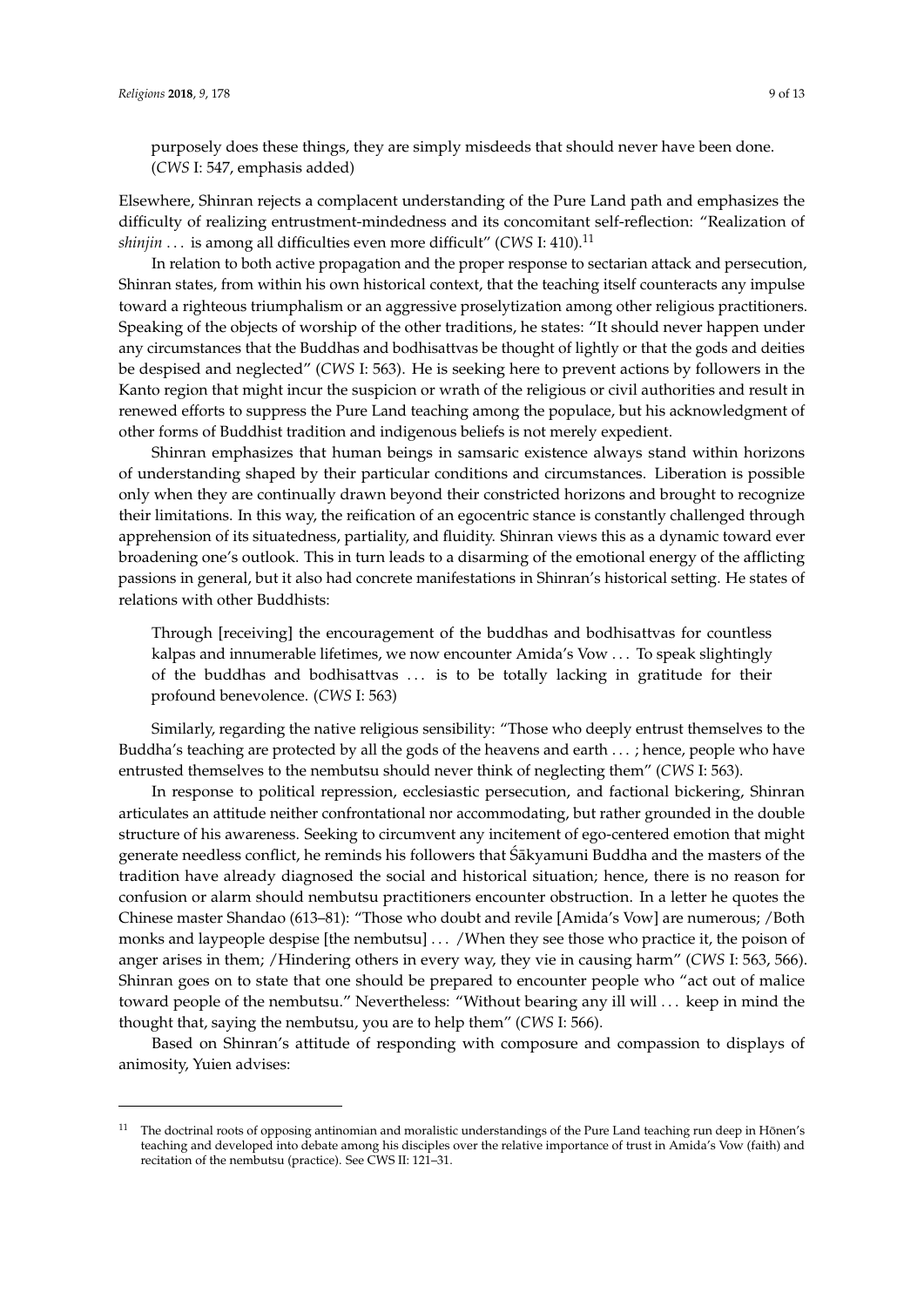Suppose all other schools declared, "The nembutsu is for worthless people . . . Without the slightest argument, one should reply . . . though other teachings may be excellent, since they are beyond our capacities . . . The fundamental intent of the buddhas is freedom from birth-and-death for all, . . . so you should not obstruct our practice of the nembutsu." If one responds without rancor thus, what person will do one harm? An authoritative passage states, "Where disputation takes place, blind passions arise. The wise keep their distance." (*Tannisho¯*, 31; *CWS* I: 669)

We see here the nonviolent, nonconfrontational response that Shinran speaks of, acting out of the egalitarian thrust of the Pure Land path to dissolve barriers and neutralize enmity rather than establishing division between self and other. He advises: "The people who are trying to obstruct the nembutsu are the manor lords, bailiffs, and landowners . . . Practicers of the nembutsu should act with compassion for those who commit such obstruction . . . and earnestly say the nembutsu, thereby with compassion for those who commit such obstruction … and earnestly say the nembutsu, thereby helping those who seek to hinder them" (*CWS* I: 563–64). helping those who seek to hinder them" (*CWS* I: 563–64).

Although Shinran speaks of compassionate action, the role of the person of nembutsu lies in Although Shinran speaks of compassionate action, the role of the person of nembutsu lies in manifesting the path, becoming the means by which encounter with the dharma may be realized. It is manifesting the path, becoming the means by which encounter with the dharma may be realized. It not implanting it in the lives of others. Genuine communication of the path occurs solely through the Vow's working (or "the encouragement of the buddhas and bodhisattvas"), not any human design. Thus, at the end of *Teaching, Practice, and Realization*, he reflects on his endeavor: design. Thus, at the end of *Teaching, Practice, and Realization*, he reflects on his endeavor:

Mindful solely of the profundity of the Buddha's benevolence, I pay no heed to the derision Mindful solely of the profundity of the Buddha's benevolence, I pay no heed to the of others. May those who see and hear this work be brought—either through the cause of reverently embracing the teaching or through the condition of doubt and slander of it-to manifest *shinjin* within the power of the Vow. (CWS I: 291)

### **8. Violence in Narratives of Religious Transformation 8. Violence in Narratives of Religious Transformation**

As we have seen, Shinran's Buddhist path turns on the arising of the transformed mode of As we have seen, Shinran's Buddhist path turns on the arising of the transformed mode of existence that he terms "realization of *shinjin*." Strikingly, in ensuring a grasp of his teaching, he draws existence that he terms "realization of *shinjin*." Strikingly, in ensuring a grasp of his teaching, he on two ancient Buddhist tales of acute violence—one through extensive quotation at a crucial point in his major exposition of the teaching, and the other glancingly but tellingly, in dialogue with a close disciple. These are the narratives of Ajātaśatru and Aṅgulimāla.

The legend of Ajātaśatru is often referred to in East Asian Pure Land tradition, for it provides the frame story of the Sutra of Contemplation on the Buddha of Immeasurable Life, one of the three central sutras of the school as determined by Hōnen. By generating the context for Śākyamuni's exposition of Pure Land practice, it is understood to provide the hermeneutical lens for interpreting the teaching. Prince of the kingdom of Magadha, Ajātaśatru imprisons and murders his father and threatens his mother Vaidehī in order to usurp the throne. It is in response to the queen's entreaty from prison that the Buddha imparts to her—and thus later generations—nembutsu as the means for attaining a world free of suffering. For Shinran, however, it is Ajātaśatru who becomes central. Near the close of "Chapter on *Shinjin,*" he quotes Ajātaśatru's story at length from the Nirvana Sutra to communicate the nature of the realization of *shinjin* (CWS I: 125–43). It may be said, therefore, that such acts of violence as patricide and threatened matricide stand as archetypal examples of conduct emerging from ignorance, and Ajātaśatru's eventual repentance and conversion indicate for Shinran vital elements of the realization of *shinjin*.

In a brief dialogue recorded in *Tannishō,* Shinran alludes to the tale of Aṅgulimāla, a diligent and capable youth devoted to religious study. Through the machinations of jealous fellow students, and capable youth devoted to religious study. Through the machinations of jealous fellow students, he comes to be ordered by his master to produce an offering of fingers from one thousand people to he comes to be ordered by his master to produce an offering of fingers from one thousand people to complete his training. Out of obedience to his teacher, Aṅgulimāla ("necklace of fingers") complete his training. Out of obedience to his teacher, Angulim ˙ ala ("necklace of fingers") undertakes ¯ the task of killing and taking a finger from a thousand people, keeping the trophies on a cord around his neck. Gradually he becomes intoxicated with the gruesome work, and at the very point where he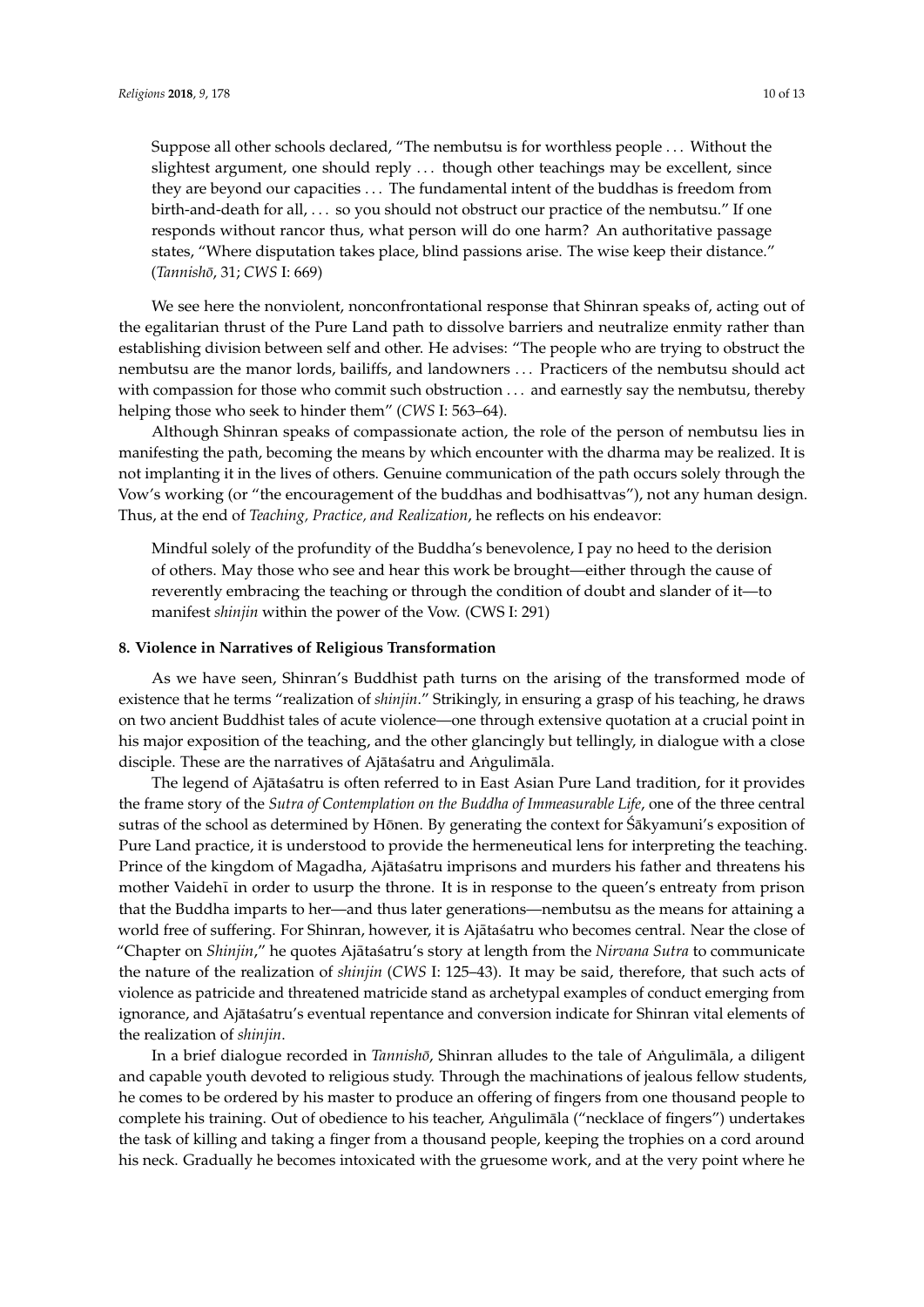seeks his final victim, he sees his mother coming to deter him from further carnage. Crazed, he resolves to kill her, when the Buddha miraculously intervenes.

The narratives Shinran draws from Buddhist tradition both involve murder and near matricide, decisively among the "five grave offenses." Thus, although Shinran reflects profoundly in his writings on his own personal failings of pride, ambition, jealousy, and attachment to the deference shown him as a religious leader, he turns to stories of the extreme violence of parricide and mass killing as representative of human evil. In this, he manifests his Buddhist perception of unenlightened human *Religions as ineluctably possessed of afflicting passions and of the quality of human action as primarily* determined by acts of mind. Violence lies at the heart of human ignorance, for it is the objectification who compassion is the new commitand appropriation of what is other from the stance of the ego-self. Above all important for Shinran<br>help those who seek to hinder them in the manner them in the manner of them is the manner of them is the manner in his use of these stories is their nature as narratives of religious transformation. Both Ajātaśatru james s<br>Although Shinran speaks of the person of the person of the person of the person of the person of the person of and Angulimāla experience awakenings from the intoxication of violence through encounters with<br>Écl Sākyamuni Buddha.  $i$ s not implanting it in the lives of others. Genuine communication of the path occurs solution of the path occurs solution of the path occurs solution of the path occurs solution of the path occurs solution of the path and Apoulimals experience awakenings from the intoxication of violence  $w_i$ <sub>th</sub> comparison for the nembutsu, the nembutsu, the nembutsu, the nembutsu, thereby say the nembutsu, thereby say the next such a set of  $w_i$ 

#### 9. Ajātaśatru's Self-Awareness  $t<sub>1</sub>$  the voltagement of the encouragement of the buddhas and body  $t<sub>2</sub>$  and body  $t<sub>3</sub>$  and  $t<sub>4</sub>$

Shinran closes his "Chapter on *Shinjin*" with a section on "three kinds of people in the world who are hard to cure: those who slander the Great Vehicle, those who commit the five grave offenses, and those who lack the seed of buddhahood" (*CWS* I: 125). The topic again concerns the beings specified in the exclusion clause of the Eighteenth Vow. As we have seen, for Shinran, it is precisely such people who are guided to liberation by the Buddha's wisdom-compassion. Shinran begins the section with a passage from the Nirvana Sutra, which he interprets: "Good sons, suppose a person is stricken with a disease that is certain to be fatal and is without cure, but treatment is given and there is appropriate medicine" (CWS I: 125). The contradiction is apparent but reflects his understanding that it is none other than the self-aware person of evil who attains awakening through the Vow.  $\alpha$  shinran speaks of compassionate action, the role of the person of nembutsu lies in  $\alpha$ manifesting the path, but which will a security of the King who are hard to cure. Gose who stander the Great ventue, those who comand those who fact the seed of buddhashood  $(CVU)$ . 1.25), the topic a design. Thus, at the exclusion clause of the eigeneemic vow. As we

Shinran's expression, "the attainment of buddhahood by the person who is evil," is an explicit rejection of the notion that the Vow achieves all-inclusiveness through saving even the evil, not solely the worthy. Rather, for one to reach awakening, the violence one harbors as one's thoughts and feelings of aggressive self-affirmation must itself afford the point of nexus with the path to liberation. Ajātaśatru provides a model of the person who is genuinely engaged with Amida's Vow, one who has been wakened to the depths of karmic evil woven into the very fabric of his existence, and thereby has become freed of the bonds of egocentric calculative thinking.<sup>12</sup> The decisive moment in his narrative comes when, plunged into remorse for his crimes, he reaches the point at which genuine encounter with the dharma becomes possible. He speaks to Jīvaka, his physician and counselor:  $\mathcal{L}_{\text{max}}$  of the profit who is generately engaged what finded s vow, one who has dering of same can woven the deriverse of the existence, and thereby his re voices of egoceratic calculative thuisting. The decisive from the management

"A wise man said, 'If a person's acts in body, speech, and mind are not pure, know that he is certain to fall into hell.' I am indeed like this ... " central. Near the close of the quotes  $\ldots$  $\overline{\text{A}}$  music seen, Shinran's Buddhist path turns on the arising of the transformed mode of the transformed mode of the transformed mode of the transformed mode of the transformed mode of the transformed mode of the tr

Jīvaka replied, "Oh, excellent, excellent! Though the King [Ajātaśatru] has committed a crime, profound remorse has been stirred in his heart and he is filled with shame and self-reproach. ... All buddhas urge: There are two good means by which sentient beings can be saved: one is shame and the other is self-reproach."  $(CWS I: 131)$  $\mathbf{I}$  at a single to in East Asian Pure Land tradition, for it provides  $\mathbf{I}$ 

The deepening self-awareness of profound evil unfolds as genuine encounter with the teaching. From such an encounter, Shinran states of himself that "hell is to be my home" and that even if he falls into hell, he will have no regrets. Both sentiments are also expressed by Ajātaśatru, who speaks of manifesting the dharma for beings in suffering: "If I can clearly destroy all the evil-mindedness of sentient beings, even if I were to dwell in Avici hell ... undergoing pain and suffering for the sake of sentient beings, it would not be painful" (CWS I: 138). Further, Shinran explains to followers: *Nirvana Sutra* to communicate the nature of the realization of *shinjin* (*CWS* I: 125–43). It may be said,

The narratives Shinran draws from Buddhist tradition both involve murder and near matricide,

central. Near the close of "Chapter on *Shinjin*," he quotes Ajātaśatru's story at length from the

<sup>&</sup>lt;sup>12</sup> In Ajātaśatru's case, the "past karmic conditions" of his patricide are suggested by the circumstances of his birth, related in the *Nirvana Sutra*. His father murdered a holy man, who was then reborn as his son. Quoted by Shinran in CWS I: 135. point where he seeks his final victim, he seeks his final victim, he seed to deter him for the seed of the seed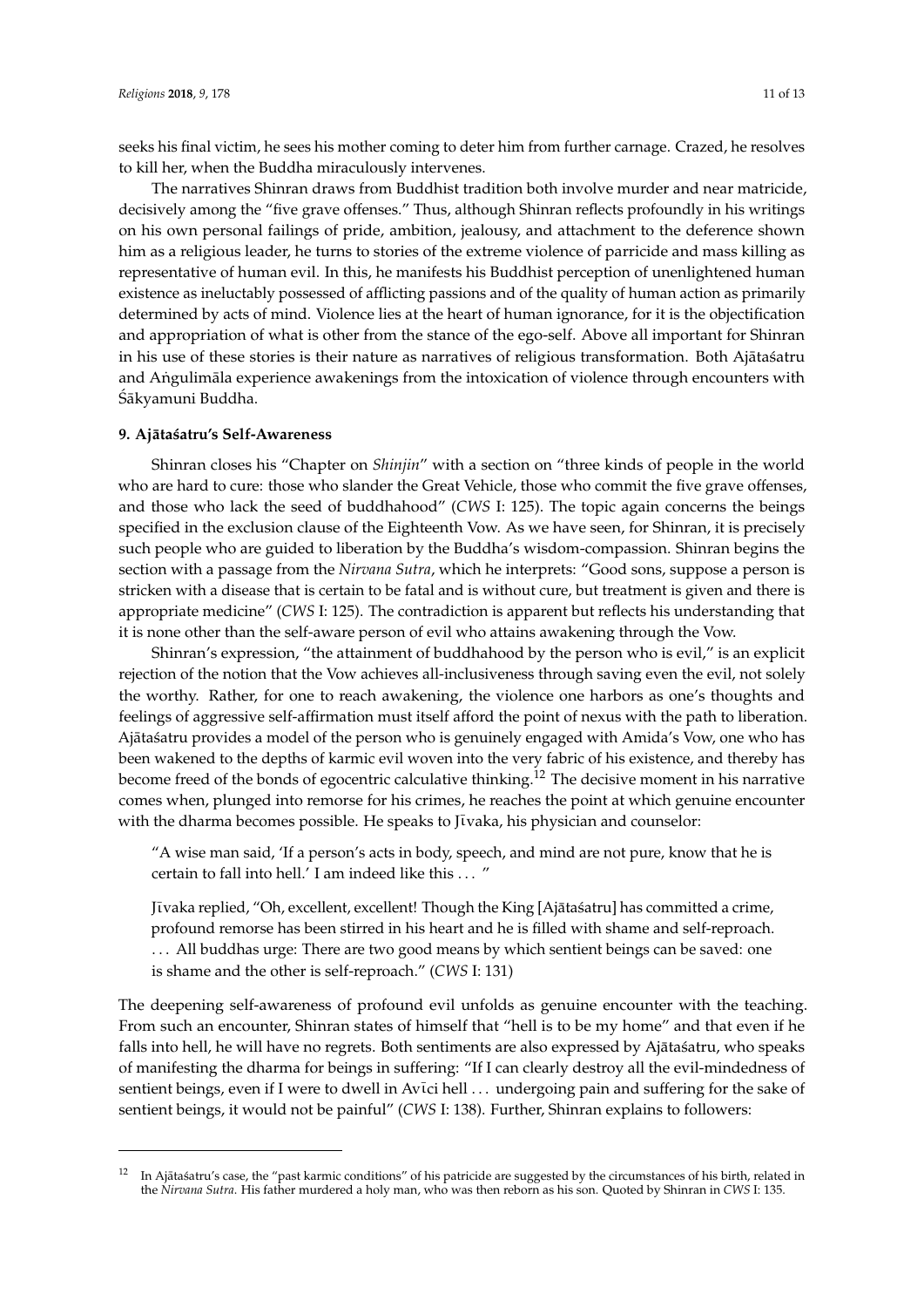When people first begin to hear the Buddha's Vow, they wonder, having become thoroughly aware of the karmic evil in their hearts and minds, how they will ever attain birth [in the Pure Land] as they are. To such people we teach that since we are possessed of afflicting passions, the Buddha receives us without judging whether our hearts are good or bad. When, upon hearing this, a person's trust in the Buddha has grown deep, he or she comes to abhor such a self and to lament continued existence in birth-and-death. (*CWS* I: 553)

In this way, Shinran traces the contours of realization born from the evil of violence, the encounter with the teaching, and the birth of self-awareness. As Sakyamuni states to Ajatasatru: "It is like a person who, in a drunken fit, slays his own mother, but when he has become sober again, is overcome by remorse" (*CWS* I: 136).

#### **10. Shinran's Use of Angulimala's Challenge**

Shinran finds the tales of Ajātas´atru and Angulim āla to be effective vehicles for directly engaging practitioners by challenging the foundations of their ordinary judgments and assumptions of moral life. Thus he regards Ajātas´atru, Vaidehī, and the others involved in the "tragedy of Rājagriha" as bodhisattvas enacting the drama in order to occasion the Pure Land teaching and to demonstrate the appropriate stance of its reception. Shinran's sole reference to the story of Angulimala is brief and oblique, but he employs it to focus sharply on his view of the central issue of religious praxis for those who practice the nembutsu.

The outline of Angulimala's narrative is alluded to in *Tannisho*. Yuien records a conversation in which Shinran presents him with a demand similar to that of Angulimala's teacher:

The Master [Shinran] once asked, "Yuien-bō, do you firmly accept all that I say?"

"Yes, that is so."

"Then will you adhere to whatever I tell you?" he repeated.

I humbly affirmed this, whereupon he said, "Now, I want you to kill a thousand people. If you do, you will definitely attain birth."

I responded, "Though you instruct me thus, I'm afraid it is not in me to kill even one person." (*Tannisho¯*, 33; *CWS* I: 670–71)

All of Shinran's words in *Tannishō* may be seen as dynamic responses to the misapprehensions and uncertainties of interlocutors. His invocation of Angulimala's story probably arises in reaction to anxieties about performing good acts and refraining from evil, as either prerequisite for or manifestation of entrusting of oneself to the Vow. It is intended to precipitate a shift in awareness of self. Thus Shinran explains:

If we could always act as we wished, then when I told you to kill a thousand people . . . you should have immediately gone out to kill. But since you lack the karmic cause enabling you to accomplish this with even a single person, you do no harm. It is not that you keep from killing because your heart is good. In the same way, a person may wish not to harm anyone and yet end up killing a hundred or a thousand people. (*Tannishō*, 33, modified; *CWS* I: 671)

Yuien's visceral recoiling from the thought of Angulimala's wanton slaughter is a reaction we easily share. Shinran's use of the story, however, is directed toward revealing the complacency that may be harbored in such a reaction and dismantling our presuppositions of autonomous will and judgment. He brings Yuien to recognize both the situatedness of conscious intentions ("How can you insist you won't deviate from what I tell you?") and the emptiness of self-righteousness (one does not know the evil that one is capable of).

#### **11. Coda: The Nembutsu as a Prayer for Peace**

We have considered Shinran's treatment of violence in terms of the structure of religious realization, his response to violence in historical context, and his use of tales of violence to convey